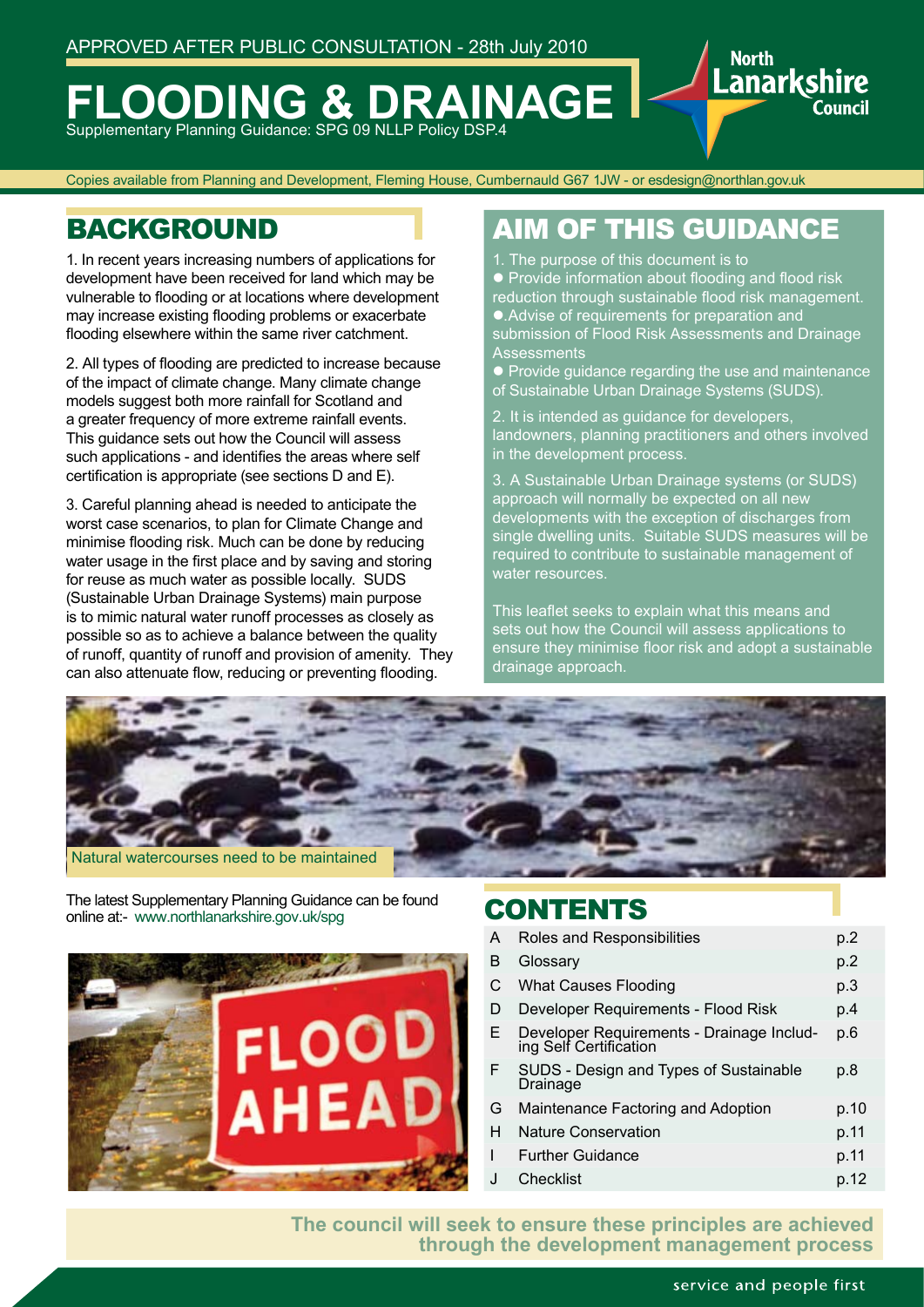# **A. ROLES AND RESPONSIBILITIES**

Public responsibilities for flooding issues are allocated to a broad range of agencies. Formal approval for a drainage system is needed from the following authorities:

## A. Planning Authority

North Lanarkshire Council as the local planning authority is responsible for the control of development under Planning legislation and HAS a duty to reduce overall flood risk under the Flood Risk Management (Scotland) Act (2009). The local authority has a requirement to:

• consider drainage matters as a material consideration in assessing planning applications for new developments.

• consult SEPA, Scottish Water & the local roads authority each of whom has responsibilities for assessment under relevant legislation.

• consider flood risk management issues

### **North Lanarkshire Local Plan**

#### **Policy DSP2 (B) (3) Environmental Assets:**

requires new development proposals to protect and enhance watercourses.

**Policy DSP4 (3)** requires a high quality development in terms of:

**(e) Ensuring that waterbody status is protected and, wherever possible, enhanced.** Status includes physical characteristics, so proposals such as culverting will only be considered where no other practical option exists. Foul water should connect to the public sewer - alternatives to this will only be permitted where no public system exists and the alternative does not pose an environmental risk. Sustainable Urban Drainage Systems should be adopted within site design and appropriate details require to be submitted with any planning application.

The new Scottish Government Planning Policy (SPP) advises that drainage is a material planning consideration. New development should not be at risk from flooding, materially increase the probability of flooding elsewhere or increase areas of land which require protection by flood prevention measures, (SPP7 para.15). The SPP encourages the use of sustainable drainage systems (SUDS) wherever practical.





A series of detention ponds, Auchenkilns, Cumbernauld

## 2. Building Standards

The Council's Building Standards service requires that adequate provision has been made for drainage as part of the building warrant process (Standard 3.6). Proposed SUDS systems should be designed and constructed to comply with Regulation 9, Section 3 of the Building (Scotland) Act 2004 (as amended). Sustainable drainage is included in Part M of the Building (Procedure) (Scotland) Regulations 2004 for areas with more than 200sqm of hard surfaces.

## 3. Roads Authority

North Lanarkshire Council as local roads authority is responsible for the provision of surface water drainage from adopted public roads and for the issue of roads construction consents. Drainage systems incorporated as part of a design require to meet drainage requirements of the Roads (Scotland) Act 1984 to satisfy road construction consent requirements.

## 4. Water and Sewerage Authority

Scottish Water is the Water and Sewerage is responsible under the terms of the Sewerage (Scotland) Act 1968, (as amended), for provision of sewerage infrastructure for domestic sewerage, trade effluent and some categories of surface water.

### 5. Environmental Protection

The Scottish Environment Protection Agency, (SEPA),  $\bullet$  has the primary strategic role within flooding - and is a statutory consultee for planning applications regarding flood risk issues - see their Position Statement

• provides advice to planners and developers regarding flood risks - see their technical Flood Risk Guidance for Stakeholders (Section I on p.11)

• has prepared the Indicative River and Coastal Flood Map which indicates the potential risk of flooding for an area from the 1 in 200 year flood event.

 $\bullet$  requires to be informed where development may involve discharges to the water environment, abstractions, impoundments, river engineering (including culverting) under the Water Environment (Controlled Activities) (Scotland) Regulations 2005. If unsure if you fall into this category, contact SEPA www.sepa.org.uk

## 6. Nature Conservation

**www.snh.org.uk** Scottish Natural Heritage is a statutory consultee.

l Any assessment of development and drainage impacts should ensure that protected species are not adversely affected.

SNH has responsibility to advise regarding protection of key nature conservation areas including both statutory designated sites and the wider environment.

 $\blacksquare$  SNH can advise regarding the creation of wildlife habitat within some SUDS systems.

2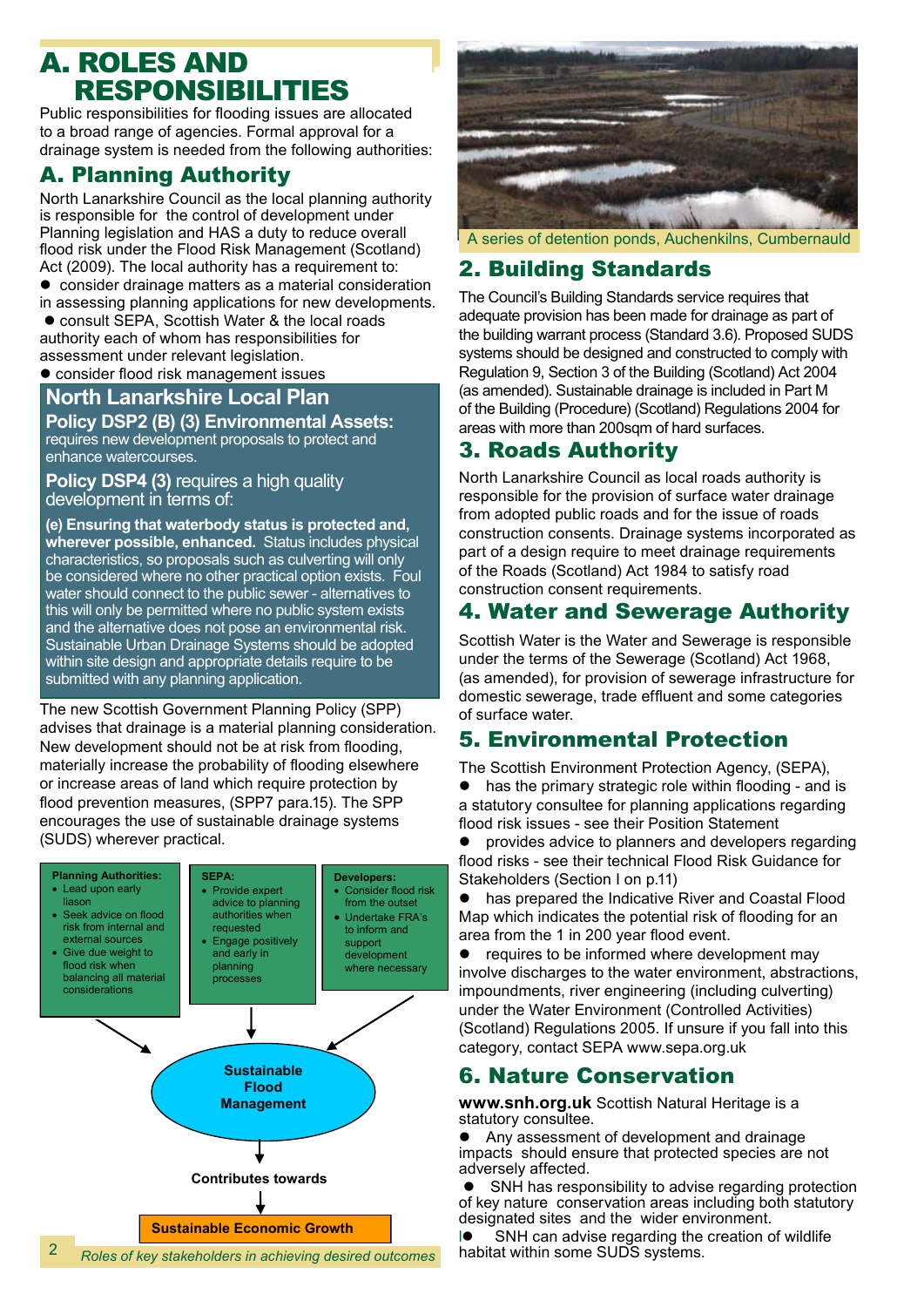# B. GLOSSARY

Combined Sewerage and Water System - a combined sewerage network where surface water runoff combines with waste water and may eventually reach watercourses via Combined Sewage Outlets.(CSOs)

**Culvert** - a covered channel or pipeline used to convey a watercourse under an obstruction.

**Detention Pond** - a basin constructed to store water temporarily to attenuate flows.

**Drainage Assessment** - a statement of the drainage issues relevant to a proposal and the suitable means of providing drainage. The length and detail should be proportionate to the issues. As appropriate it may include existing drainage systems and problems, infiltration, groundwater, surface water flow, foul and storm water disposal, SUDS and drainage related flooding issues (It may also be called a Drainage Impact Assessment).

Flood Prevention Measures - works including walls, new channels, embankments and flood water storage areas. Usually components of a flood prevention scheme.

**Flood Prevention Scheme** - a scheme of flood management measures under the Flood Prevention (Scotland) Act 2009 - see also SEPA and CIRIA definitions.

Flood Risk Assessment - an assessment carried out to predict and assess the probability of flooding for a particular site or area and recommend mitigation measures including maintenance. The 4 key risk receptors to consider are human health, economic activity, environment and cultural heritage.

**Functional Flood Plain - areas of land which should** be safeguarded from further development because of their function as flood water storage areas during times of heavy rainfall. This is normally defined as within the 1 in 200 year flood envelope.

**Public Drainage System** - the drainage systems which are the statutory responsibility of the roads and water authorities.

Sustainable Drainage Systems (SUDS) - a range of techniques for managing the flow of water runoff from a site by treating it on site and so reducing the loading on conventional piped drainage systems.

Watercourse - all means of conveying water except a water main or sewer (see s.55 of the Flood Risk Management (Scotland) Act 2009.



*The economic costs of flooding can be significant.*

# C. WHAT CAUSES FLOODING?

1. The natural causes of flooding fall into 3 main types: a. Fluvial Flooding: - flooding from rivers, streams, and other natural or culverted watercourses. Caused when the capacity of the river channel or culvert is exceeded or flow blocked. Culvert obstructions and lack of maintenance may result in severe flooding over localised areas.

b. Pluvial Flooding: - Flooding caused by rainfall of varying intensity and duration where local topography or underlying ground conditions combine to prevent free effective drainage to a natural or man made drainage system or watercourse. Pluvial flooding is also affected by limited capacity of an existing natural surface water drainage network or network combined with man-made drainage systems to deal with significant water, or water and sewage discharges to the system.

c. Coastal Flooding. This is less relevant in North Lanarkshire due to its inland location. However if development increases flow discharges or peaks, then there can be a cumulative impact further downstream in areas of catchments more prone to coastal flood impacts.

2. The major non-natural cause of flooding is surface water run-off associated with urbanisation. Removal of top soil may also increase the rate of run off where the underlying inorganic soil is relatively impermeable (e.g. glacial till which is prevalent across the central belt of Scotland). Groundwater can be a potential source of flooding in some locations. Lack of maintenance, and the capacity of drainage infrastructure being exceeded can also potentially cause flooding. Potential infrastructure failure from canals and reservoirs should also be considered.



The management train - from CIRIA Guidance



Example of Sustainable Urban Drainage - A filtration trench which slows and removes pollutants from run-off 3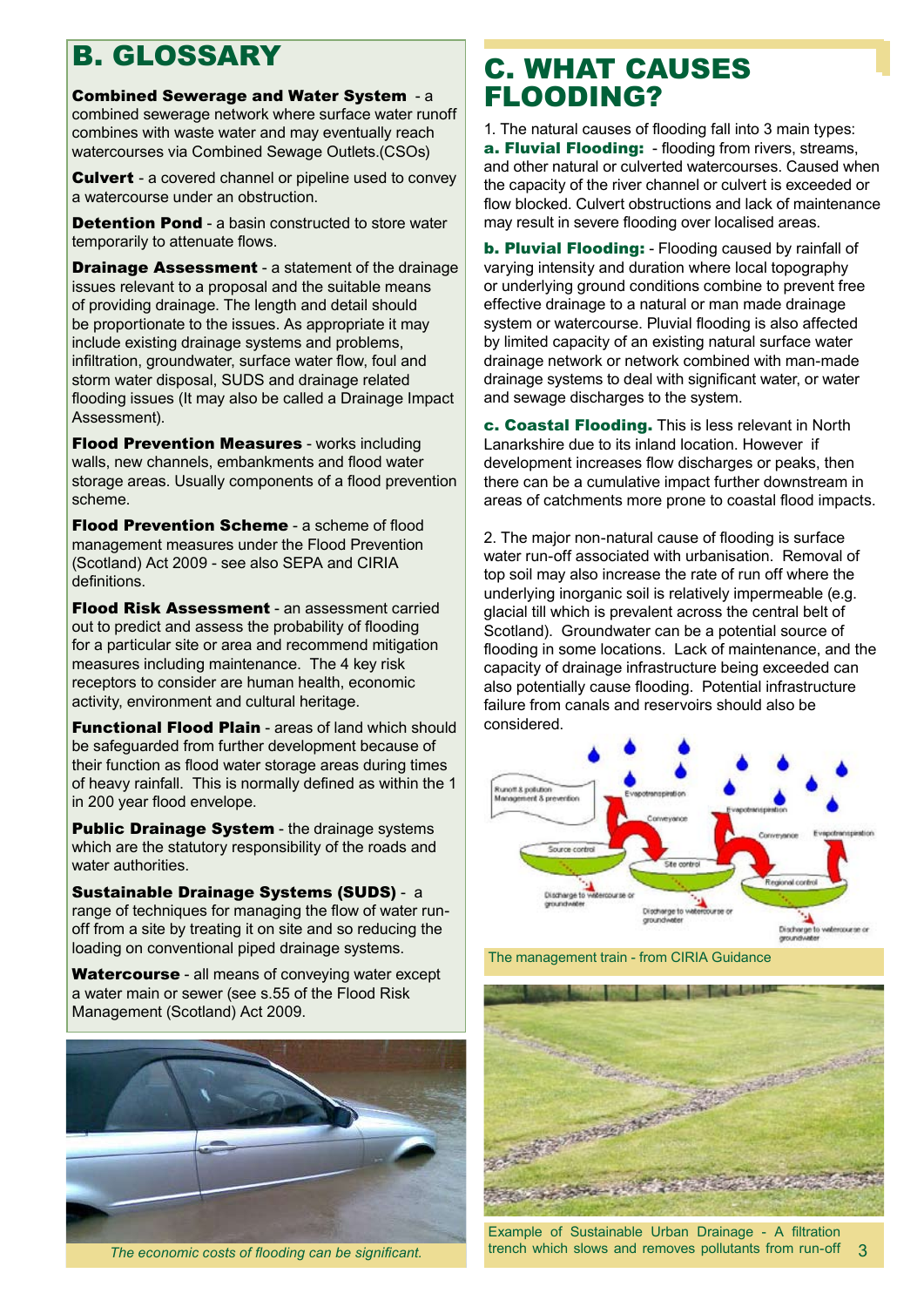# D. DEVELOPER REQUIREMENTS - FLOOD RISK ASSESSMENT

1. Many sites allocated for development will require to be subject to a Flood Risk Assessment, (FRA). As a guide, developers can use SEP'a 1 in 200 Flood Map to determine whether their sites may be inappropriate for locating development or where more detailed consideration of flood risk should be considered. If assessed as having a low risk of flooding it will still require a Drainage Assessment (DA) as part of the information included in any subsequent planning application. (see 3.B) New development should connect to the public sewerage system in accordance with the EU Urban Waste Water Treatment Directive and SEPA policy on Provision of Waste Water Drainage in Settlements.

2. Where a potential risk of flooding is identified a FRA should accompany a planning application and be prepared by a suitably qualified consultant or company. This should demonstrate that the proposed development is in accordance with SPP and should be prepared in consultation with SEPA's Technical Flood Risk Guidance for Stakeholders, or any subsequent replacement guidance. In some cases rather than a Flood Risk Assessment, other information may be appropriate e.g. pre and post development site and finished floor levels related to nearby watercourses, appropriate photographs / or any nearby historical flood levels. If information is insufficient to provide a robust assessment of flood risk, a detailed, professionally prepared FRA may be necessary.

## 3. SEPA Flood Risk Mapping

Developers should ensure that:

- $\bullet$  the site is not located in or close to areas assessed as flood-prone
- $\bullet$  development is not located where it will reduce flood storage elsewhere in the drainage catchment,
- $\bullet$  water run-off from the development will not cause problems either upstream or downstream of a receiving watercourse.

4. SEPA's Indicative River and Coastal Flood Maps provides a national assessment of areas estimated to be at risk of flooding from rivers or the sea. The maps are intended to raise awareness and to encourage those potentially affected to take necessary steps to reduce the risk to themselves and their property. See: www.sepa.org. uk/flooding/mapping/about.htm for further information.



# 5. Assessment against Risk Framework (SPP)

The Risk Framework, contained in the new SPP (para 204) indicates certain types of development are not appropriate in areas assessed as having different levels of flood risk. The framework categorises risk as follows:

| 1.  | Little or no risk area:<0.1% annual probability (probability < 1:1000 year return period)        |
|-----|--------------------------------------------------------------------------------------------------|
| 12. | Low to medium risk area: 0.1% to 0.5% annual<br>(probability 1:1000 to 1:200 year return period) |
| 3.  | Medium to high risk areas: >0.5% annual (probability > 1:200 year return period)                 |

Note that there may be sites that do not fall within the SEPA 1:200 year flood risk mapping process which may still be at risk of flooding e.g. small catchments less than 3 sq km.

6. Developers should seek further advice from the planning authority and SEPA for new development proposals identified within a flood risk / potential flood risk area. If the risk framework indicates that the proposed development type is inappropriate for the location it will generally be inappropriate to pursue the proposal further. For further information refer to "Drainage Assessment: A Guide for Scotland" - see Section I on p.11.

### 7. Self Certification: Drainage and Flood Risk

The council new requires drainage and flood risk self assessment to be submitted, ideally at the start of the application process or during pre-application discussions. If no information is provided, a view will be taken as to whether the lack of information or anticipated drainage / flood risk problems would result in a reccomendation for refusal.

8. Types of assessment required under the following circumstances are listed below:

## a. Drainage Assessment (Planning)

Developments of 10 or moew dwellinghouses or a lesser number if development may affect a sensitive area. Non residential new build developments or extensions with floorspace or hardstandings of 1,000 sq. m or over or a lesser development if it affects a sensitive area (i.e. a designated nature conservation area).

## b. Flood Risk Statement

as above, plus any lesser development deemed by the Council to require a flood risk submission i.e. due to the sensitivity of the development of the site.

### c. Flood Risk Assessment

- $\bullet$  Developments within a medium to high risk flooding area (SEPA 1:200 Flood Map).
- **•** Developments close to a watercourse or open water.
- **•** Developments on sites which have a history of flooding.
- Developments which will potentially lead to increased flood risk upstream or downstream.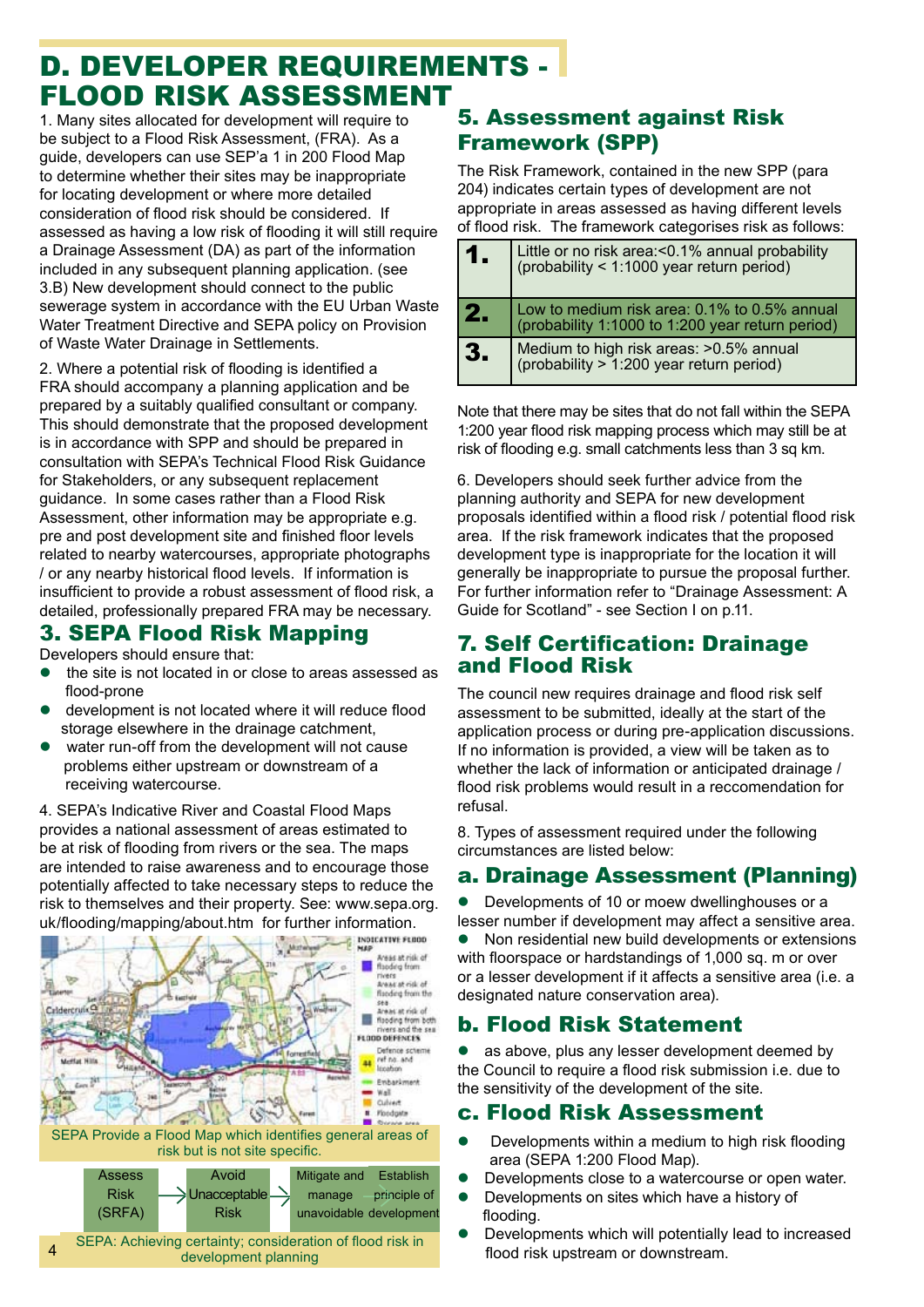## 9. Documentation Required

The following documentation will usually be required for Self Certification Drainage Assessments, Flood Risk Statements and Flood Risk Assessments;-

#### **a. Drainage Assessment** (at planning stage):

- **•** Drainage Strategy (summary of the drainage system).<br>• List of SLIDS features and their role in the SLIDS system
- List of SUDS features and their role in the SUDS system.
- $\bullet$  Layout of the drainage system including, where relevant, the final discharge point.

l Background calculations including drainage parameters and attenuation calculations (in order to ensure that the pond / tank is large enough).

Confirmation that extreme event out of apparatus drainage and flooding flows will not adversely affect existing or proposed buildings.

• Confirmation that the proposed drainage systems meet the latest SUDS guidelines from SEPA.

l Long term maintenance responsibilities for the drainage system.

 $\bullet$  Confirmation, if deemed necessary by the Planning Authority, that foul drainage proposals are satisfactory to Scottish Water.

• Confirmation if deemed necessary by the Planning Authority, that surface water drainage proposals are satisfactory to SEPA or NLC Building Standards. **It must be certified by a chartered engineer or chartered architect that:**

 $\bullet$  **The surface water drainage system meets the principles of sustainable drainage (SUDS) as expressed through the latest SEPA guidance.** l **foul drainage meets the requirements of Scottish Water (Sewers for Scotland 2nd Edition) plus SEPA or Building Standards as appropriate.**

## b. Flood Risk Statement

A Flood Risk Statement is also required as to whether the proposed development is:

- within the SEPA medium to high risk flooding area
- $\bullet$  within 20m of a watercourse or area of open water,
- $\bullet$  on an area which has a history of flooding<br> $\bullet$  within a functioning flood plain
- within a functioning flood plain

**It must be certified by a Chartered Engineer or Chartered Architect or an applicant or agent with the note of sources of required information - that the submitted basic flood risk information is accurate.**

## c. Flood Risk Assessment

Necessary if triggered by any aspect of the Flood Risk Statement or otherwise required by the Planning Authority)

Assessment and any remedial measures in accordance with SEPA guidance.

#### **It must be certified by a Chartered Engineer or Chartered Hydrologist experienced in flood assessment that the flood risk assessment is accurate and meets the requirements of SEPA guidance.**

10. Applicants should note that membership of professional bodies may be checked. Any misinformation for personal or client benefit may lead to legal action against the person involved and could nullify any planning permission.

"It is incumbent upon prospective developers to take flood risk into account before committing themselves to a site or project, to undertake robust flood risk assessments and drainage assessments when required and to implement agreed measures to deal with flood risk".

#### SEPA Position Statement 2009



Flood Prevention: A detention pond near Greenfaulds railway station, Cumbernauld

#### d. Undertake Flood Risk **Assessment**

11. Sites within already built up areas affected by the 1:200 year flood risk or greater as indicated on the SEPA Indicative Flood Map may still be suitable for residential, institutional, commercial or industrial development, provided flood protection measures to the appropriate standard already exist, are under construction or are planned as part of a long term development strategy within a Structure Plan context.

12. Sites affected by the 1:200 year flood risk or greater in undeveloped or sparsely developed areas will generally not be appropriate for development. Developments within the functional floodplain will only be permitted where a specific location is essential for operational reasons. If built development is permitted, measures to manage flood risk are likely to be required and the loss of flood storage capacity minimised. Water resistant materials and construction should be used where appropriate.

13. A Flood Risk Assessment (FRA) should be submitted as part of the planning permission in principle application for a proposed development. A further, more detailed FRA may be required when submitted the detailed planning application.

14. Developments within the functional floodplain will only be permitted where a specific location is essential for operational reasons. Such proposals should use flood resilient materials. Proposals in 'medium to high' flood risk areas should also use flood resilient materials and be designed in accordance with the new SPP. Planning authorities may decide that material type and form of construction are material planning considerations.

5 15. Flood Risk Assessment also need to consider possible flood risks from ground water, resevoirs dams, canals, culverts etc. Further guidance is contained within the new SPP and Building Standards Advice on Flooding. See also Annex B in SEPA Policy 41: "Development at Risk of Flooding, Advice and Consultation - A SEPA Planning Authority Protocol' at www.sepa.org.uk/flooding/ flood\_risk.aspx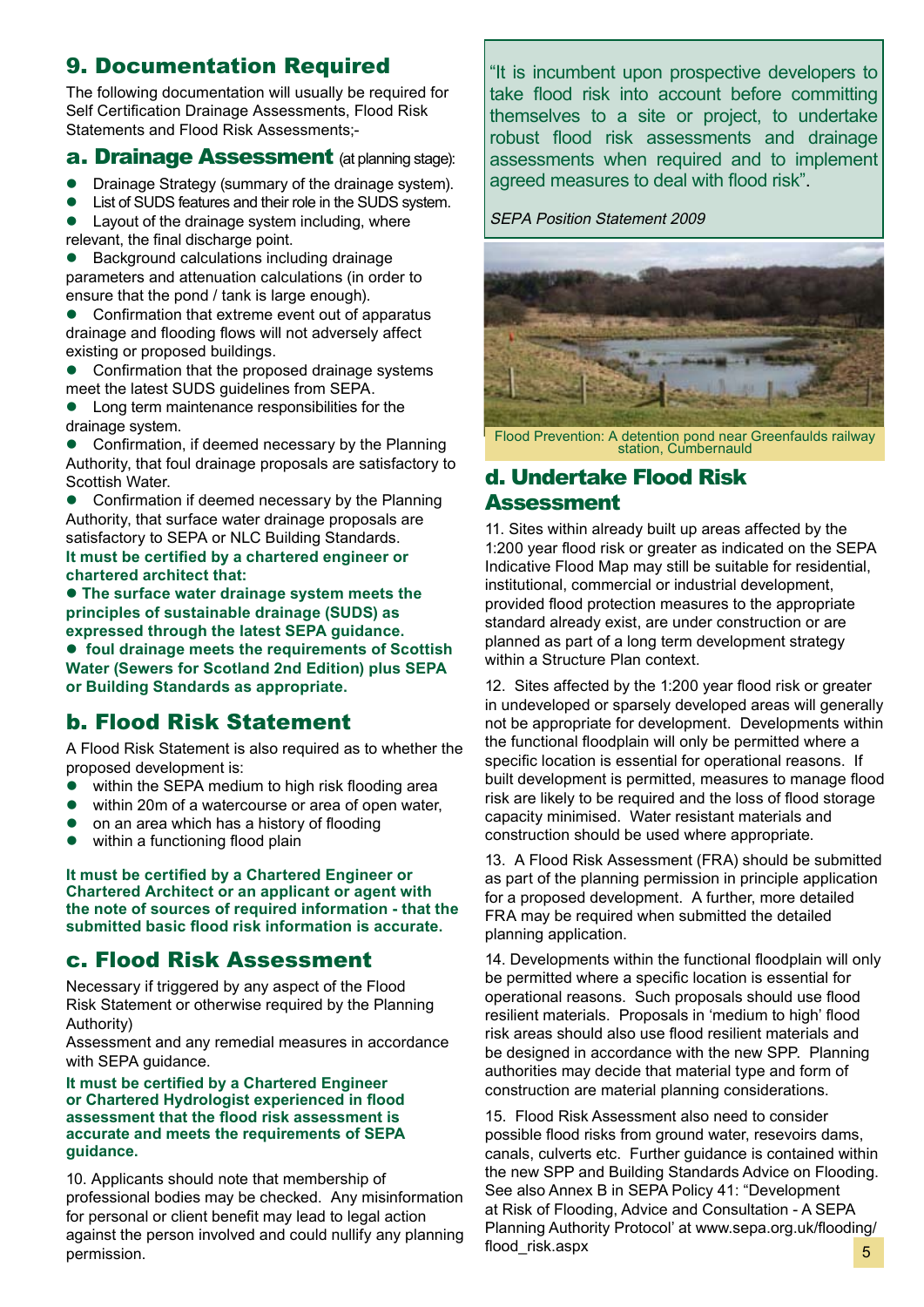

#### 1. Drainage Assessment

Drainage Assessments are different from Flood Risk Assessments. Their purpose is to assist regulatory bodies in assessing flood impact and drainage mitigation. (See Drainage Assessment: A Guide for Scotland (Section I, Sources of further guidance, p11)

#### 2. Stages of Drainage Assessment

a) Drainage Assessment consists of a number of stages.

- Drainage Assessment should accompany submission
- of outline or detailed planning applications where surface or waste water requires to be drained.
- The level of information required will depend on the type of application, (outline or detailed), the scale and type of development, site conditions and sensitivity of the receiving catchment.

3. The Drainage Assessment will be used by the regulatory authorities to help assess the detailed drainage requirements and design of the development. Failure to demonstrate satisfactory measures for drainage of surface water or wastewater may be a reason for refusal of planning consent.

- 4. The Drainage Assessment should:
- address intended or predicted routes of surface water flows.
- ensure that run-off and discharge from the development do not adversely affect the sub-catchment drainage system
- l demonstrate that surface water is drained according to sustainable urban drainage principles.
- include a section on wastewater drainage. which examines availability, location and capacity of public sewers and their ability to carry waste water from development.

5. All new developments should implement appropriate SUDS with the exception of discharges from single dwelling houses.



Culverting of burns and streams should be avoided as poor 6 maintenance and blockages can lead to localised flooding.

## 6. Drainage Strategy

A Drainage Strategy should form part of the drainage assessment and should clearly outline the impact that the proposed development has in both surface water and foul drainage terms. The proposed means of foul water and surface water disposal from the site must demonstrate:

- a. the site can be developed without flood risk to the site itself;
- b. any land required to accommodate the proposed drainage facilities has been included;
- c. due consideration has been given to the impact of the proposed development on the drainage catchment area.

7. Local Plan Policy DSP.4 requires foul water drainage from new development to be connected to the public sewerage system. Small scale private systems will only be permitted where no acceptable alternative public system exists and where the system does not pose an environmental risk.



The use of porous paving and blocks can help rainwater drain away naturally saving significantly on underground pipework.



The environment can be enhanced through good drainage design.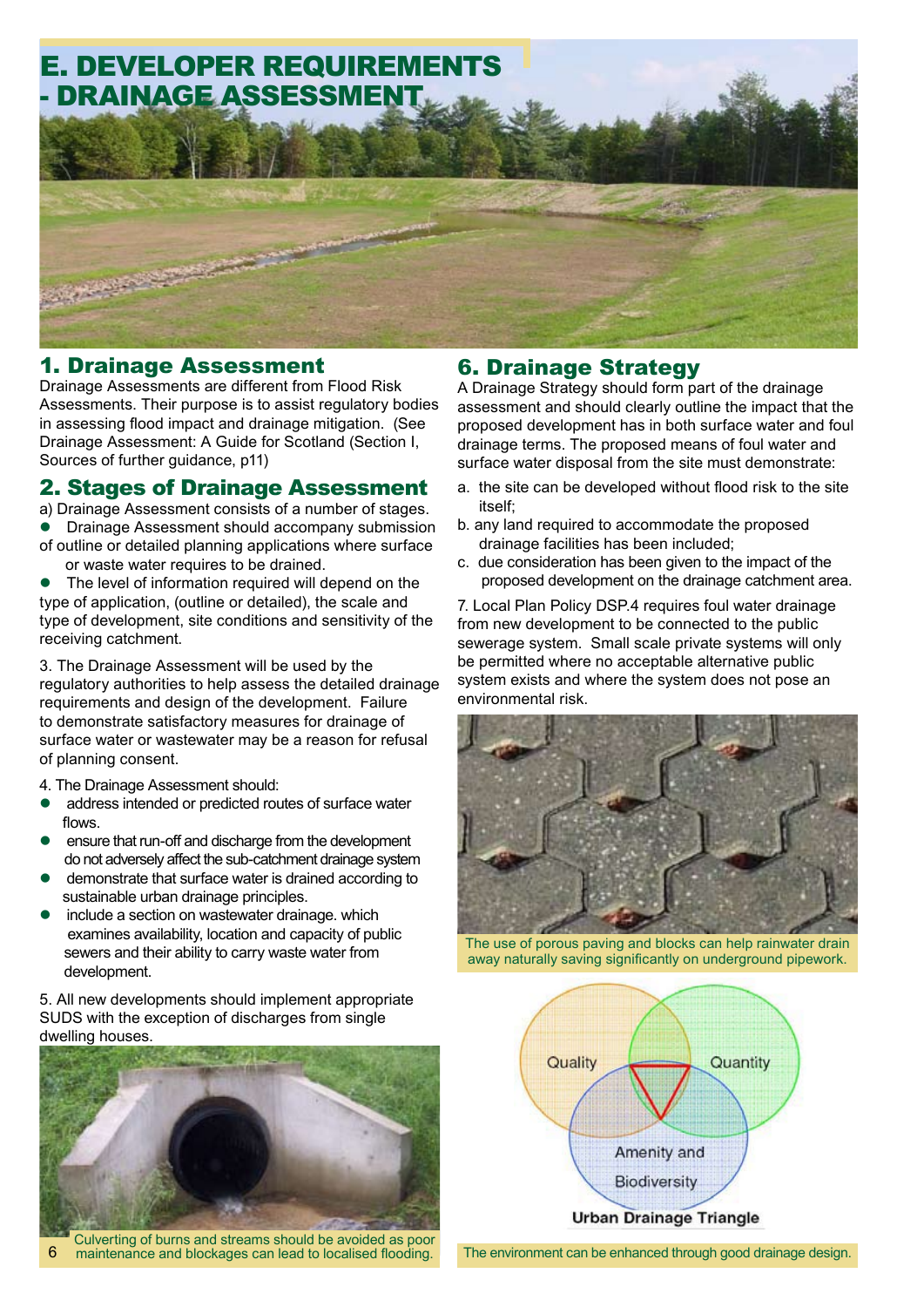## 7. Planning Permission In Principle Stage

At this stage the Drainage Assessment should include:

Examination of current and historic drainage patterns within or adjacent to the site, including man-made features such as agricultural drainage and culverted watercourses

Confirmation from the water authority of sufficient capacity within the sewer network to accommodate waste and surface water drainage from the development or a statement from the water authority of sewerage system constraints;

• Pre and post-development run-off calculations to provide an indication of surface water drainage requirements, treatment and storage solutions;

An indication of the types of SUDS or other drainage systems to be used;

Evidence of soil porosity, water table levels and the suitability of sustainable drainage systems to control runoff

Consideration of surface water run-off and assessment of flood flow routes for events that exceed the capacity of the constructed drainage system; emergency flood routes through the site should be an integral part of the layout.

• Estimates of land required for sustainable drainage systems and storage solutions and their locations;

The location and proximity of receiving storage solutions and watercourses and the drainage network capacity.

## 8. Detailed Planning Application

Detailed planning consent requires additional information: • Detailed maps, plans and drawings of the drainage solutions for the development including SUDS treatment types, land requirements and final discharge points.

• Details of existing surface water drainage systems / roads drainage network and watercourse.

• Sustainable drainage measures relevant to the roads and drainage design;

• Detail of pollution treatment capability of SUDS and evidence that the level of treatment & available treatment volume fulfil water quality requirements.

9. The planning application must also consider and address the issue of ownership and long term maintenance of the proposed systems, therefore ensuring they function effectively across the lifetime of the development.

#### **10. Exceptions** (to the need for a drainage strategy)

The only developments that might not require the submission of a drainage strategy are those, which, due to their size, have little if any impact in drainage terms. However the best option for waste and surface water drainage is still expected to be demonstrated by applicants. If in doubt contact the council to ascertain if a Drainage Assessment or Flood Risk Assessment is required.

11. Typical exceptions are:

a. Developments with no existing drainage / flooding problems, along with no known capacity problems to connect or discharge into natural watercourses, land drains or surface water drainage systems.

b. Developments with a total proposed impermeable surface area of less than 1000 m<sup>2</sup> and developments, which are effectively a sub development of a larger development area for which a drainage impact assessment has already been submitted.

c. Developments of less than10 new dwelling houses unless development may affect a sensitive area such as designated nature conservation sites;

d. Non-residential new build or extensions, with floor space or hardstanding less than1,000sqm unless development may affect a sensitive area;

12. Developers should confirm with the planning authority whether the exemptions from Drainage Assessment may still require planning permission.

## 13. Planning Position if no Self-Certification is submitted?

If no Drainage Assessment is submitted then this may be, in itself, a reason for refusal. A judgement would be made on both the relative ground levels and on whether there is clearly enough amenity space within a development to accommodate SUDS provision. Where this is the case then it may be that a planning condition can be attached requiring that a certified Drainage Assessment be submitted for approval prior to works commencing. However, the Council needs to be confident that such SUDS provision can and will be provided. Should there be any doubt, the Council will err on the cautious side. The objective is to ensure that the rate and quantity of runoff to any watercourse or public sewer are no greater than the pre-development runoff. The drainage scheme must comply with the requirements of the publication titled: 'Drainage Assessment: A Guide for Scotland' and any other advice subsequently published by SEPA.



Green Roofs may help appropriate SUDS techniques for both commercial and residential buildings in slowing water run-off



SUDS can also add to the value and amenity of schemes 7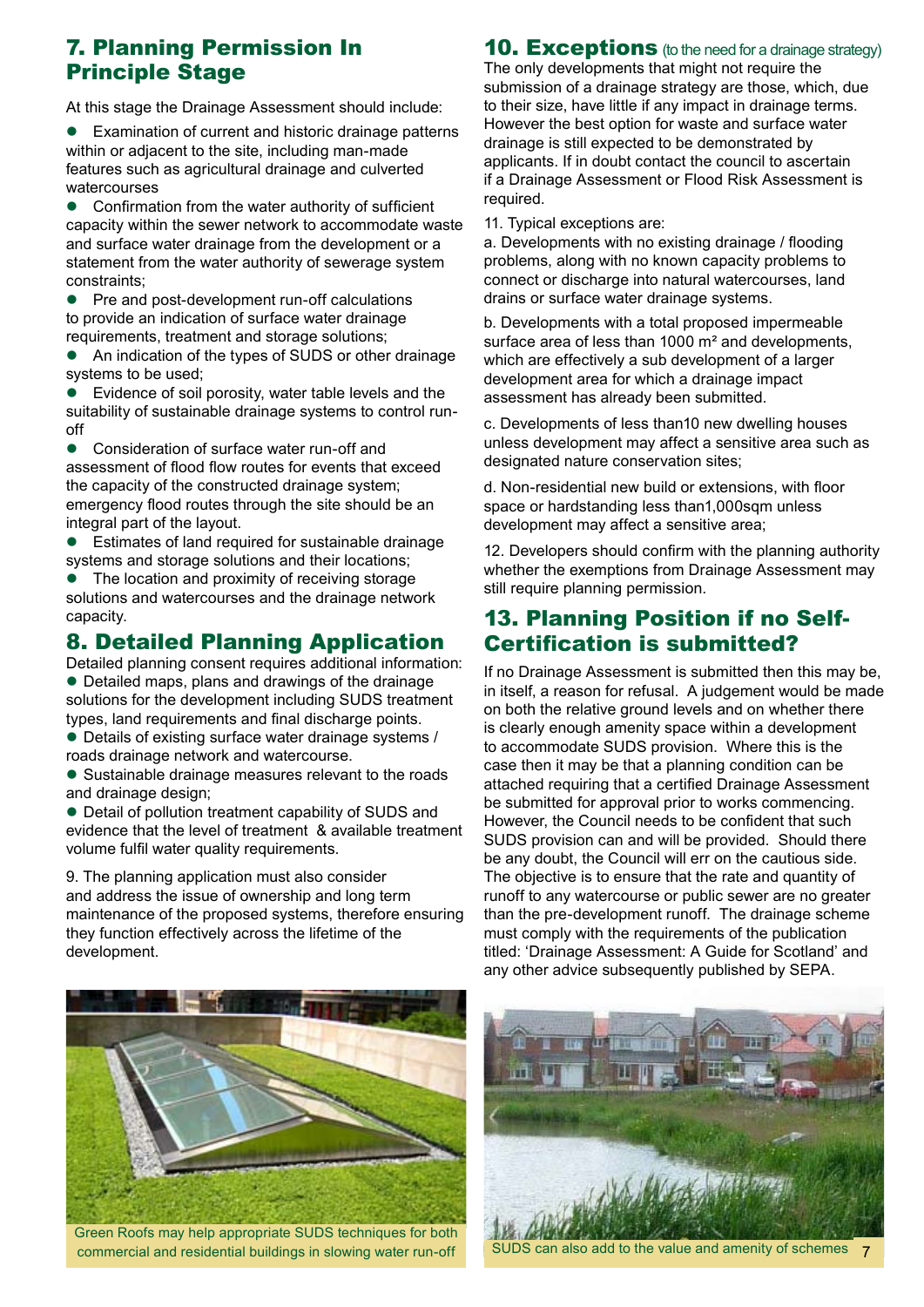# SUDS F. SUDS - DESIGN & TYPES OF SUSTAINABLE DRAINAGE Sustainable Urban Drainage Systems (SUDS)

1. Traditional drainage systems in urban areas used pipes and drains to prevent flooding by directing large quantities of surface water away from the area as quickly as possible. This alteration of natural flows led to:

 $\bullet$  increased numbers of peak discharges from sites • problems of increased volumes of water within those peaks.

• adverse water quality from pollutants from urban areas washed into rivers or the groundwater.

2. Conventional drainage systems also tended to ignore the potential amenity associated with watercourse drainage systems such as ponds, streams, and creation of wildlife habitats as part of the drainage system.

3. SUDS should improve the water quality of drainage. Additionally, SUDS can help prevent flooding by attenuating surface water flows from new development and add to amenity, environmental quality and biodiversity. Too often SUDS can be seen in isolation as an extra cost, when integrated properly they can add value with views and an attractive setting.

4. Under the Controlled Activities Regulations, regulated by SEPA, SUDS are now required for almost all new development.

5. SEPA promotes SUDS to achieve a balance between water quality, water quantity and amenity value (see diagram on page 6). SEPA also support their use for the additional reasons of controlling peak flows, reducing loading to combined sewerage and water outlets (CSOs) and to mitigate the risk of flooding by reducing the rate and volume of surface water runoff.

6. Sustainable Urban Drainage Systems (SUDS) are more sustainable than conventional drainage methods because they:

• Slow runoff rates from sites, reducing flood impact on urban areas

• Protect water quality by filtering out sediments and pollutants

• Provide landscape features and habitats for wildlife in urban settings.

7. This is achieved by:

8

 $\bullet$  Dealing with runoff close to where the rain falls

• Delaying flow to watercourses thus reducing peak discharges entering watercourses at times of heavy rainfall thus reducing flood risk.

• Managing potential pollution close to its source and prior to it reaching significant watercourses.

8. SUDS Objectives are therefore to:

 $\bullet$  Minimise impacts from development on the quantity and quality of the runoff.

 $\bullet$  maximise amenity and biodiversity opportunities.

9. The aims should be to incorporate all of these benefits although the degree to which this is achievable will depend on site characteristics. SUDS design should aim to reduce runoff by integrating different control methods at locations throughout the site. Effective control of runoff at source will reduce the need for large scale flow attenuation and flow control structures. Note that SUDS are applicable to

contaminated sites and developers should contact the planning authority, Scottish Water, and SEPA to discuss treatment options.

## SUDS Management Train

11. To recreate the natural drainage processes as closely as possible, a "management train" is required. This approach uses a sequence of drainage techniques to incrementally reduce flow rates and volumes, and pollution.

12. In developing the management train it is necessary to implement a logical process of key steps. ie

- 1. Prevention use good site design to reduce runoff:
- Rainwater storage & reuse, water butts etc.
- $\bullet$  Prevention policies included within the site design
- plan and proposed management regime.

• Low maintenance and management measure are preferred.

2. Source control - control of runoff at or near source:

- Soak-aways,
- $\bullet$  other infiltration methods.
- $\bullet$  permeable pavements.
- 3. Site control Management of water over a larger area
- $\bullet$  directing surface water runoff to a larger soak-away, infiltration or detention basin.
- $\bullet$  anticipating direction of overland water flow routes within the site

• providing gaps between housing as necessary to allow flows to be channelled to infiltration or detention measures.

**4. Area control** - management of runoff from a site or several sites, typically to a detention/attenuation pond or wetland.

13. Where possible, at the area control level, runoff should be managed in small, cost effective landscape features located within small sub-catchments rather than being conveyed to and managed in large systems at the bottom of drainage areas (end of pipe solutions).

14. Techniques at the start of the management train are preferred to those further down so that prevention and control of water at source should always be considered before site or area levels of control.

15. Where source control options are limited, larger scale options should be used in series. A prime objective is to deal with the runoff on site. Smaller developments may only need to consider source control whereas large developments may need further levels of control.

16. Site and area control can have significant implications for site layout and may require parts of the site to be set aside for SUDS. Flow of water between individual parts of the management train should use above-ground conveyance systems (e.g: swales and filter trenches) wherever possible -although pipe work and sub-surface trenches may sometimes be required.

17. Regular maintenance and sediment removal are vital to ensure long term effectiveness of SUDS techniques.

18. Developers should discuss proposed measures early in the application process with the Council, Scottish Water and SEPA. The variety of design options available allows planners and developers to consider local land use, land take, future management scenarios and the need of local people when undertaking the drainage design.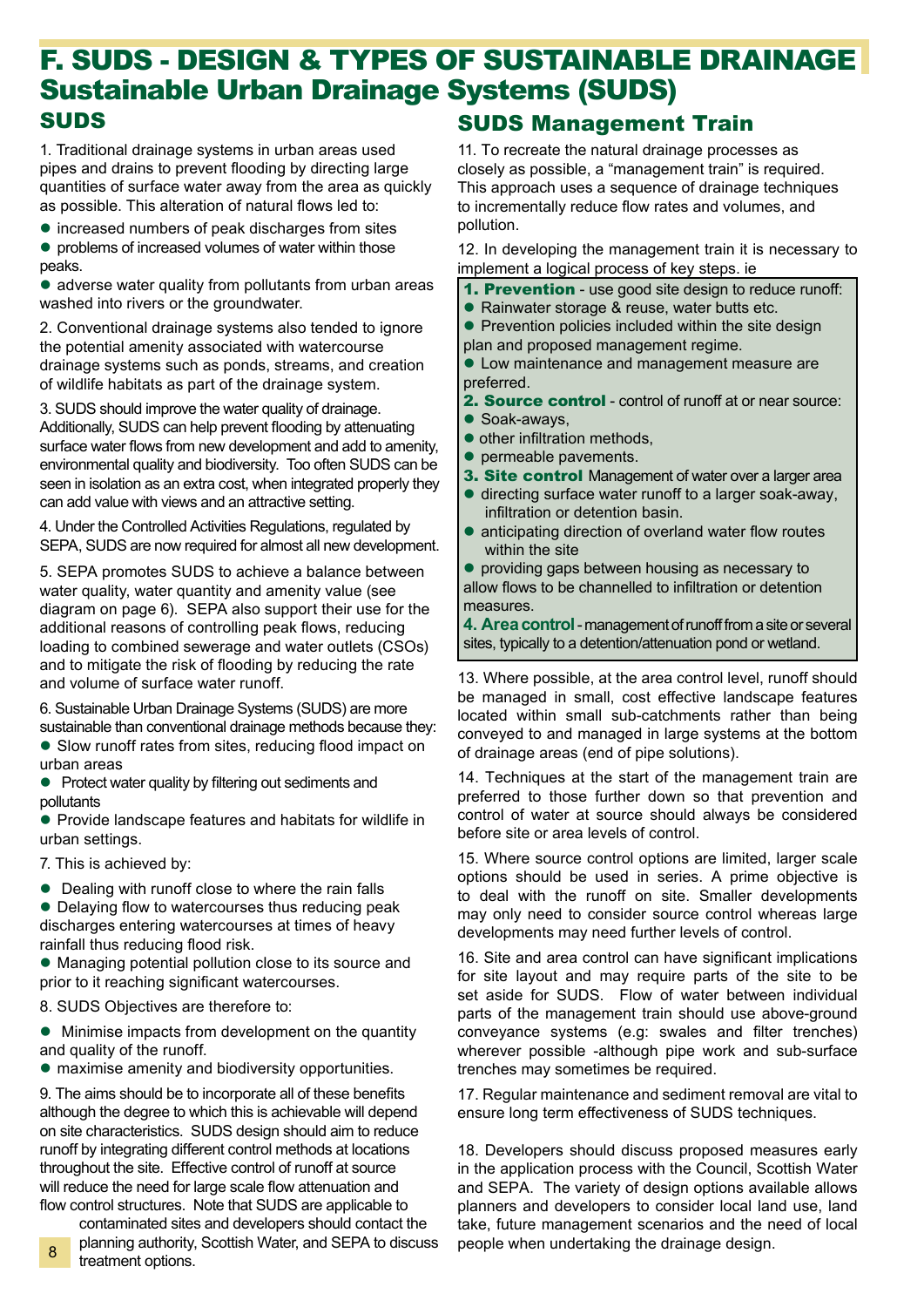



Purpose designed permeable paving slows runoff.

Water butts can aid flood prevention by source control

## 18. Range of SUDS Techniques

There are many ways to be sustainable:

**. Water Butts** - These are storage barrels normally collecting water from roofed areas. The Council will encourage developers to install these however householders may also do so. Water gathered can be used for gardens etc during dry periods.

**Swales** - Broad, shallow channels covered by grass or other suitable vegetation. Swales attenuate the surface water flow and allow time for filtration and sedimentation into sub-surface soil in areas where soil porosity is suitable.

**• Filter Strips** - These are wide, gently sloping areas of grass or other dense vegetation that slow and treat runoff from adjacent impermeable areas.

**• Filter Drains-** Filter drains are trenches that are filled with permeable material such as gravel. They work by providing capacity for attenuation. Surface water from paved areas flows into the trenches, is filtered and conveyed to other parts of the site. A perforated pipe may be built into the base of the trench to collect and convey the water.

**.** Infiltration Devices - Dispose of surface water runoff into the ground. Both groundwater and ground conditions have to be suitable to receive the volume and quality of water anticipated.

**• Permeable Surfaces** - allow rainwater to pass through the surface into an underlying storage layer, where water is stored before infiltration into the ground. They can be designed to fit in with a variety of settings eg. Permeable paving or gravel surfaces in car parks. Garden paths(nb. Permeable surfaces are not currently suitable for adoptable roads)

 $\bullet$  **Infiltration Basins** - Depressions created within the site to store runoff and allow filtration into the ground below.





Paved surfaces should be avoided unless permeable



Permeable surfaces should be considered for playgrounds

#### **Reducing Water Usage...**

- Use showers in place of baths
- Use spray taps
- Use dual flush toilets
- Store and reuse rainwater
- Only heat what water you need (don't fill the kettle)

#### **... also reduces water bills**

see www.waterwise.org.uk and www.defra.gov.uk/environmental/quality/water/conserve/what.htm

**• Extended Detention Basins - These are normally** dry, though they may have small permanent pools at the inlet and outlet. They are designed to detain a larger runoff volumes than infiltration basins as well as providing water quality treatment.

**• Ponds and Pools** - Small but permanent water bodies which provide temporary storage for additional storm runoff above normally expected water levels. Wet ponds may provide amenity and wildlife benefits and a sedimentation process to reduce pollution to watercourses. Water may be retained for as long as 2 or 3 weeks.

**Trees and shrubs** - these can absorb significant levels of runoff as part of their lifecycle processes. (Evapotranspiration).

**Constructed Wetlands These are ponds with** shallow areas and wetland vegetation to improve pollutant removal and enhance wildlife habitat. They may also be landscaped to provide amenity value.



**Green Roofs** Systems which cover a building's roof (or walls) with vegetation. They are laid over a drainage layer, with other layers providing protection, waterproofing and insulation. Sedum rather than grass can minimise maintenance. See http:/livingroofs.org

**Blocked culverts** are a major source of localised flooding. Returning culverts to open channels reduces incidences of blockages and can benefit wildlife and amenity.

Green walls can reduce heat gain by shading each region of green infrastructure. **Below Ground Storage enables retention of water** for irrigation of green infrastructure.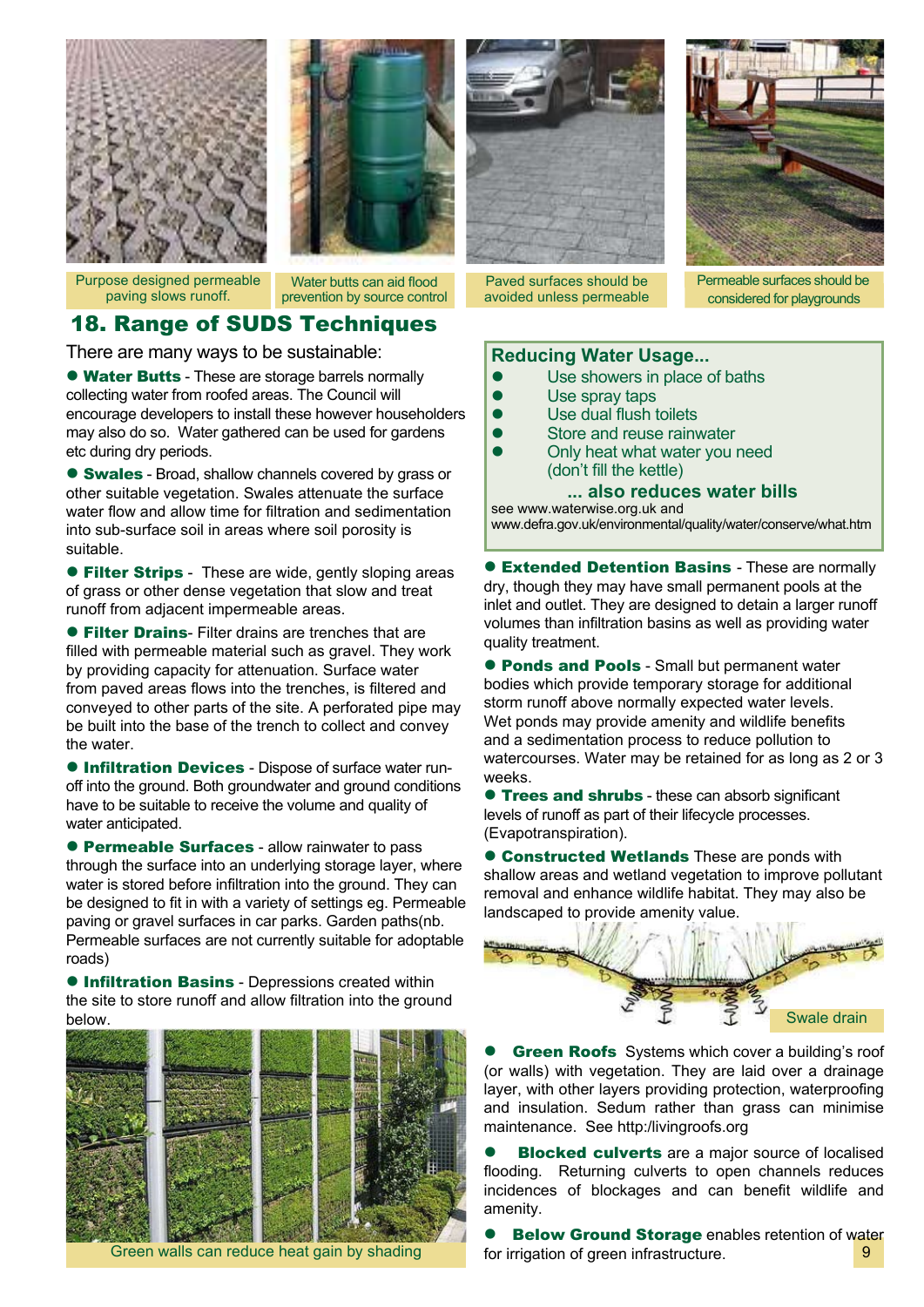# G. MAINTENANCE FACTORING & ADOPTION

Maintenance of proposed new drainage infrastructure and SUDS is an important consideration. Inappropriate or deficient maintenance can result in failure of the drainage system and resultant flooding and pollution of the environment. Surface water discharge and constraints to the sewerage systems are significant drainage issues in some areas of North Lanarkshire. During periods of significant rainfall, surface water sewers may currently have insufficient drainage capacity to cope with water volumes resulting in polluted water not being contained.

2. Where a sewer is not available the developer should contact Scottish Water regarding the possibility of providing a public sewer to carry wastewater to an existing wastewater treatment plant; otherwise the developer may have to provide the infrastructure for adoption by Scottish Water potentially including Waste Water Treatment facilities. Generally,, Scottish Water will not permit wastewater to be pumped to a public sewer unless a gravity system has been proved unfeasible.

3. In some areas potential pollution issues are increased by the prevalence of the combined sewerage network where surface water runoff combines with waste water. This can place a significant burden on waste water treatment works and may increase the risk of flooding. It is now common practice to provide separate systems for foul and surface water. The foul water is piped to the waste water treatment works whilst surface water is piped to the nearest watercourse. However, many older networks have yet to incorporate separate drainage systems. Para.47 of Planning Advice Note 79 Water and Drainage also advises it is best practice to separate foul from surface water drainage.

d) If private drainage arrangements are proposed, the developer should consult with SEPA in relation to authorisation of discharge(s) of sewage effluent to land or controlled waters. The SEPA website also provides advice and guidance regarding the design of Sustainable Urban Drainage Systems. (www.sepa.org.uk)



Avoiding fencing creates a more natural appearance and can add amenity value. Shallow edges help ensure that safety requirements are met.

# 1. Maintenance 5. Responsibility for SUDS

Maintenance of Sustainable Drainage Systems is essential if they are to perform properly and not pose a risk of flooding themselves. However the responsibility for maintenance of SUDS is often complex - as described below:

#### **A: Within property boundaries**

SUDS Maintenance within property boundaries is the responsibility of the property owner. This includes many types of source control techniques. Developers should make owners aware of their responsibility and should investigate setting up factoring agreements to manage the maintenance of such SUDS.

#### **B: SUDS outside property boundaries**

Sections 29, 30 and 33 of the Water Environment & Water Services (Scotland) Act 2003 amend the Sewerage Scotland Act 1968 to allow connection to and adoption of SUDS by Scottish Water. Sewers for Scotland 2nd Edition (SfS2) specifies Scottish Water's requirements for adoption of SUDS systems.

#### 6. Adoption - by Scottish Water or others

The most effective way to implement surface water management for developments may be through agreements between local authorities and Scottish Water. Section 7 of the Sewerage Scotland Act 1968 has provision for Scottish Water to enter agreement with the Roads Authority to allow the use of their sewers for the conveyance of water from the surface of a road or to allow the use of road drains for the conveyance of surface water from premises. A section 7 Agreement will generally contain the terms for a single authority wide agreement between Scottish Water and each Road Authority. Individual developments should have an associated schedule which will contain site specific details of the ownership and maintenance arrangement for the entire development drainage system.

7. Scottish Water will now adopt detention ponds, basins and underground storage structures of adoptable specification, (as defined by SfS2).. Scottish Water has no responsibility for SUDS within property boundaries and consequently the public SUDS to be adopted will generally have to be located in public open space.

8. SfS2 explains Scottish Water's specific requirements and provides detailed design guidance on pond and basin configuration and underground storage systems. Details of dimensions required, locational considerations, inlet and outlet structures are provided. SUDS for Roads provides details of adoption processes for SUDS features associated with new roads - including the possibility of combining road SUDS with general SUDS for the development.

9. There are certain types of SUDS which Scottish Water will not adopt e.g. filter trenches, swales & porous paving. These SUDS mechanisms should not be ignored however, as they offer a number of flood prevention, water quality, biodiversity and amenity benefits.

10. Early discussion between developers, the Council, Scottish Water and SEPA should be initiated when designing SUDS for a development. The Council may adopt some SUDS features which Scottish Water will not adopt. However this will be assessed on a case-by-case basis. In such instances an agreement to provide a commuted sum towards the cost of maintenance would be expected from developers before planning permission was granted.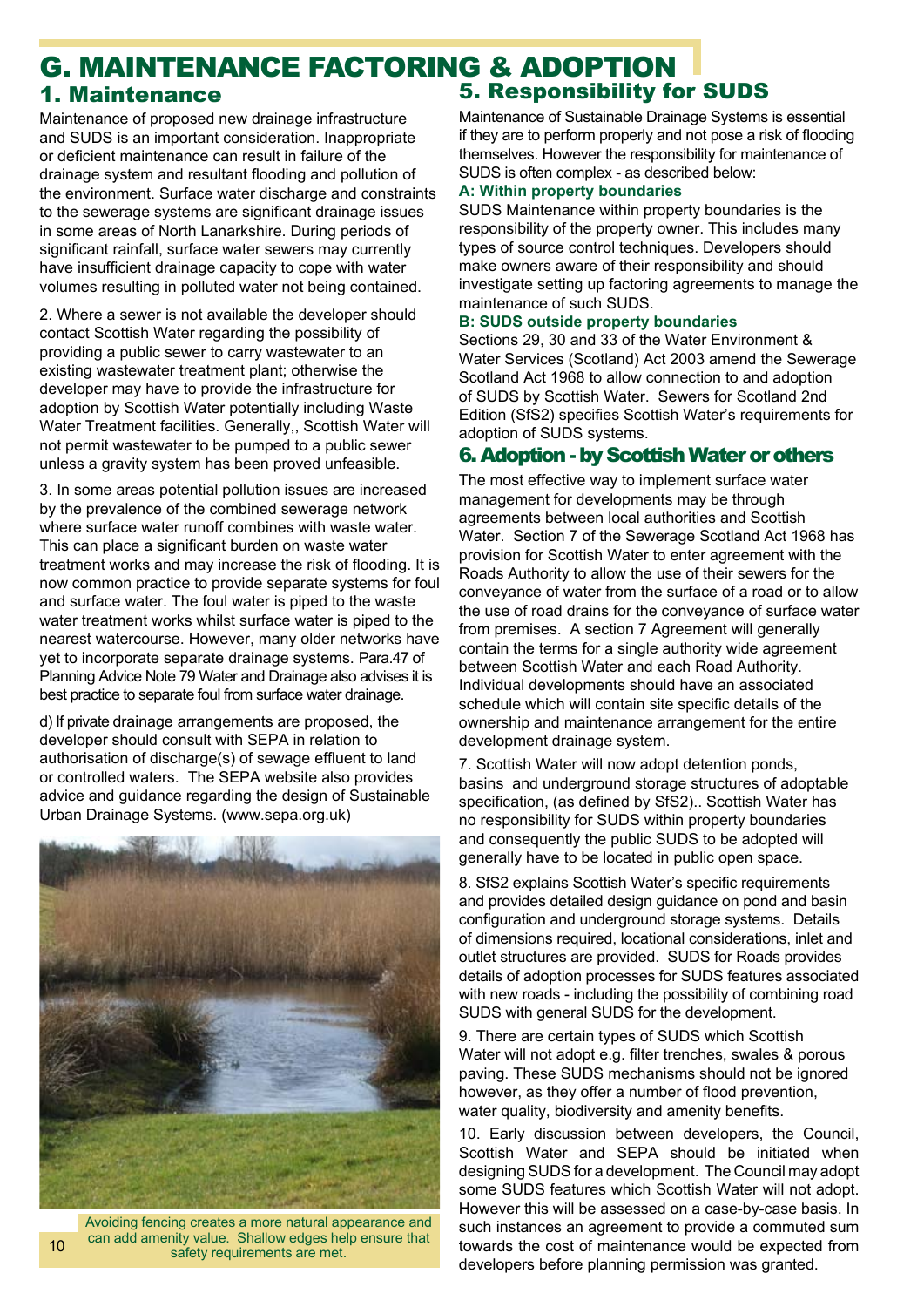# H. NATURE CONSERVATION

1. North Lanarkshire Council has a duty under Section 1 of the Nature Conservation (Scotland) Act 2004 to further the conservation of biodiversity. The Council therefore seeks to encourage above ground SUDS, where possible. SUDS schemes offer opportunities to contribute to the protection and enhancement of biodiversity by incorporating measures into their design to create new or improved habitats for species. SUDS schemes should therefore aim to maximise their biodiversity potential. Details of measures to protect and enhance biodiversity and of relevant legislation about protected species and habitats is contained in SPG 20: Biodiversity and Development.

2. Initial development and drainage proposals for the site may need to be altered to allow mitigation measures for protected species. These mitigation measures should be incorporated into the detailed design of the development and drainage system. Pre-development surveys for protected species should be implemented and the results used to make an assessment of impact on species and habitat. Scottish Water do not currently have any responsibility for the element of SUDS schemes which encourage landscape and habitat creation or improvement. Therefore responsibility for future management should be clarified at the outset. Chapter 7 of SEPA's Ponds, Pools and Lochans good practice guide on Maximising the Ecological Value of Sustainable Urban Drainage Systems provides useful guidance regarding incorporating biodiversity into SUDS.

# I. FURTHER GUIDANCE

#### Relevant Organisations

#### **Scottish Environment Protection Agency**:

www.sepa.org.uk - see their Guidance Notes: 9 on consultation with SEPA & Position Statement on Planning and Flooding (July 2009)

#### **Scottish Government**

www.scotland.gov.uk/Topics/Built-Environment/planning/ National-Planning-Policy/themes/

**Scottish Natural Heritage** www.snh.org.uk

**Scottish Water** www.scottishwater.co.uk

#### Legislation

Flood Risk Management (Scotland) Act (2009) - with biennial reports

Roads Scotland Act 1984 (As amended).

Town and Country Planning (Scotland) Act 1997

The Water Environment and Water Services (Scotland) Act 2003.

The Water Environment (Controlled Activities) (Scotland) Regulations as amended

Consult the SEPA Guidance on SUDS and Drainage Assessment – A Guide For Scotland and Flooding Maps at www.sepa.org.uk/flooding/mapping/about.htm

Also Sustainable Urban Drainage System advice notes on – Setting the Scene In Scotland, Brownfield Sites, Do's and Don'ts Guide and on Drainage Assessment from: www.sepa.org.uk/flooding.aspx or

www.sepa.org.uk/water/water\_publications/suds.aspx and their River Basin Management Plans.

Technical Flood Risk Guidance for Stakeholders can be found at www.sepa.org.uk/flooding/flood risk/planning flooding.aspx

#### Planning Guidance

Scottish Planning Policy SPP7 "Planning and Flooding".

#### **Planning Advice Notes:**

PAN 61: Planning and Sustainable Urban Drainage Systems PAN 69: Planning and Building Standards: Advice On Flooding. PAN 79: Water and Drainage.

all at www.scotland.gov.uk/Topics/Built-Environment/ planning/publications/pans

see also www.scotland.gov.uk/Topics/Built-Environment/ planning/National-Planning-Policy/themes/flooding and www.cabe.org.uk/sustainable-places/advice/integrated-suds

#### Other Guidance

**Ponds, Pools and Lochans** : Guidance on Good Practice In the Management and Creation of Small Water Bodies In Scotland

**Watercourses in the Community** – A Guide to Sustainable Watercourse Management in the Urban Environment

www.sepa.org.uk/water/water\_regulation/regimes/ engineering/habitat\_enhancement/best\_practice\_ guidance.aspx

**The SUDS Manua**l C697 and **Site Handbook for the Construction of SUDS** C698 (2007), download from CIRIA - www.ciria.org.uk

**SUDS for Roads** (2010) - see link from www.sepa.org. uk/water/water\_regulation/regimes/pollution\_control/ suds.aspx to SCOTS sharepoint site

See also www.paving.org.uk/permeable.php and www.waterwise.org.uk